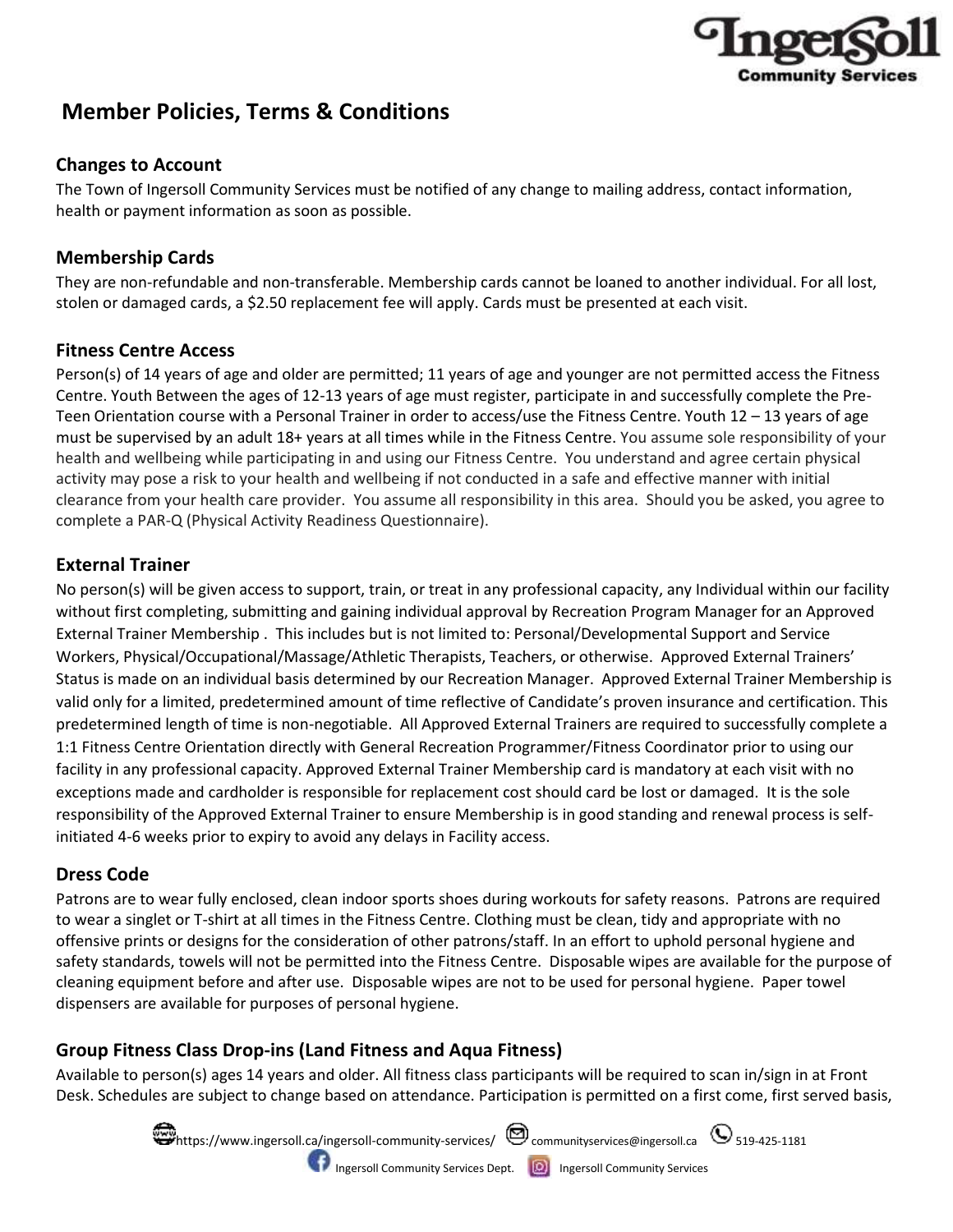

as maximum capacities are in effect. Some classes require pre-registration. View current class schedules for more information.

## **Trial Memberships**

If a member's guest is interested in seeing what we have to offer and would like to try out our facilities, they can sign up for a onetime one day free trial membership. Trial Memberships are for *1 day only*. Government Issued Photo ID is required when activating a trial membership. One Time Trial Memberships only give patron access to the facility for drop in programs and weight room access. It does not provide client with additional membership perks. I.e. no discounts or early registrations with a trial memberships.

#### **Reservation of Rights**

The Town of Ingersoll and Community Services Department reserve the right to change the hours of operation, add, modify, and/or eliminate any program, equipment, activity, or class of service. We will use our reasonable best efforts to maintain the existing services and facilities as the date of this Agreement.

## **Maintenance Closures**

The Town of Ingersoll and Community Services Department reserves the right to close certain locations (fitness center, multi-purpose rooms) for maintenance, holidays and special events.

#### **Rules and Regulations**

Our "Town of Ingersoll and Community Services Department" rules may be posted within each facility location and may change from time to time. The Rules are for your benefit and protection and must be complied with by all members and clients. We reserve the right to suspend or revoke any fitness client/member, without refund, if you or your guest a.) Fail to follow rules b.) Cause a nuisance or disturbance, c.) Commit any illegal or immoral acts d.) If we feel that your action may endanger yourself or others or e.) Failure to follow the Fitness Centre Terms and Conditions.

## **Lost or Stolen Items**

The Town of Ingersoll and Community Services Department does not accept any responsibility for lost or stolen items. Please lock up all valuables in the lockers available in change rooms or leave them at home.

## **Mobile Phones, Cameras, and Other Recording Devices**

Photos/videos in change rooms, washrooms, pool deck or viewing areas and/or the fitness centre are strictly prohibited.

## **Scent Free Policy**

The Town of Ingersoll is committed to eliminating health concerns arising from exposure to scented products by maintaining a scent-safe environment for all employees and visitors within the Town of Ingersoll's Community Services locations. All employees and visitors will refrain from using or wearing scented products in all Community Services Facilities.

## **Non-Sufficient Funds (NSF)**

Declined/NSF payments will be charged an NSF fee of \$25.00. The repayment must be paid by cash, debit or certified cheque. Participation in any Town of Ingersoll and Community Services Department activity may be suspended until payment is received. The Town of Ingersoll and Community Services Department reserves the right to terminate patron/membership privileges, without refund, for an account overdue more than 30 days.